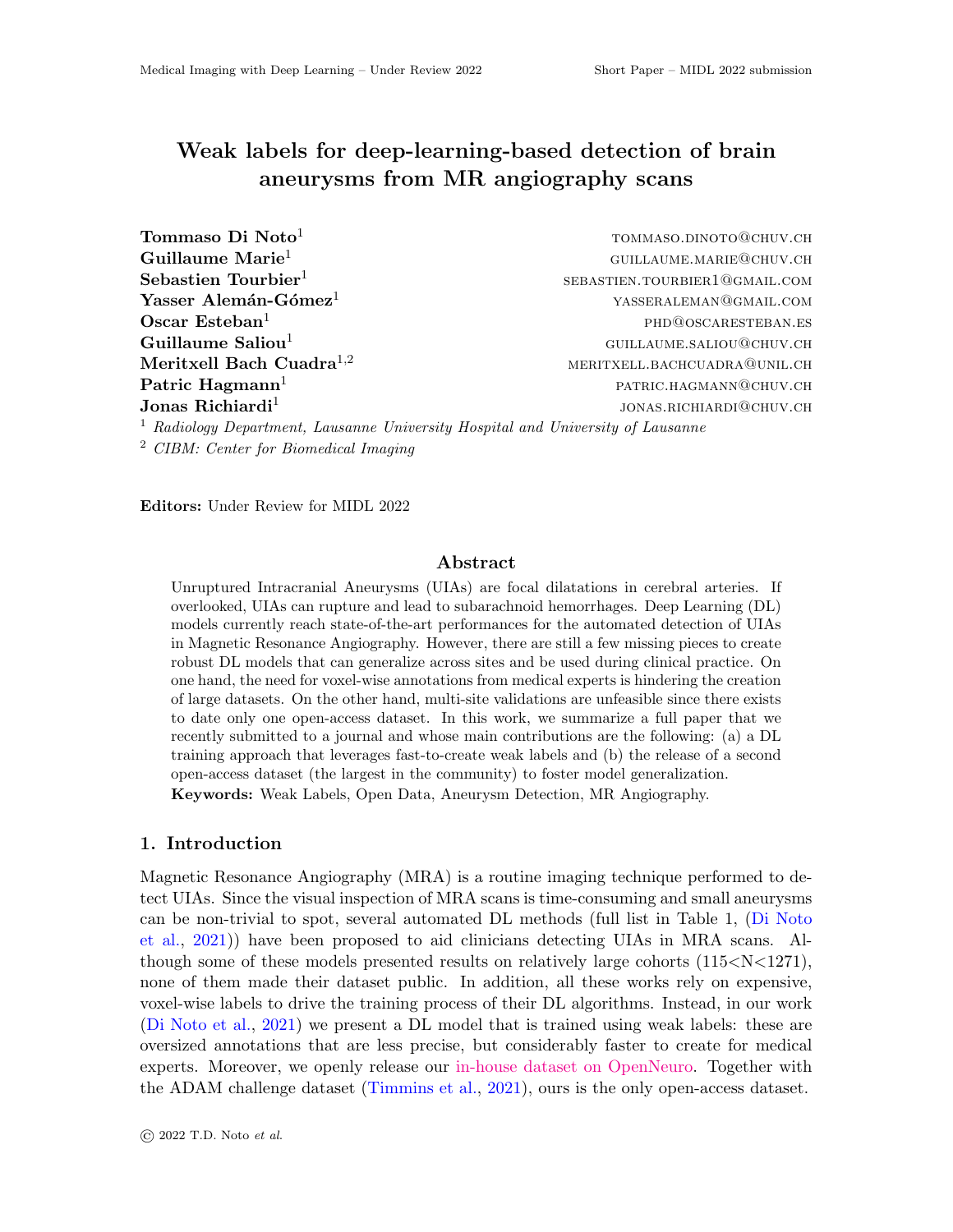# 2. Materials & Methods

In-House Dataset - We retrieved 284 MRA subjects: 156 had one (or more) UIAs, while 127 did not present any. A total of 198 aneurysms were annotated by one radiologist with 2 years of experience in neuroimaging, and double-checked by a senior neuroradiologist with over 15 years of experience. Two annotation schemes were followed: 1) weak labels: for most subjects (246/284), the radiologist used [Mango](https://ric.uthscsa.edu/mango/) to create the aforementioned weak labels which correspond to spheres that enclose the whole aneurysm (visual example in Figure [1\)](#page-1-0). 2) voxel-wise labels: for the remaining subjects (38/284), the radiologist used [ITK-SNAP](http://www.itksnap.org/pmwiki/pmwiki.php) to create voxel-wise labels drawn slice by slice scrolling in the axial plane.

<span id="page-1-0"></span>

Figure 1: TOF-MRA orthogonal views of a 62-year-old female patient. Red areas correspond to our spherical weak labels.

Pre-processing - All volumes were skull-stripped. Second, we applied N4 bias-field correction. Third, we resampled all volumes to a median voxel spacing. Last, we registered a probabilistic vessel atlas to subject space to inject anatomical prior knowledge about the vessel locations (results related to the efficacy of this last step are not shown here).

Network - For detecting UIAs, we created a custom 3D UNET. We used  $64^3$ -voxel MRA patches as input to our network. More technical details about the network can be found in [\(Di Noto et al.,](#page-2-0) [2021\)](#page-2-0). For patients, we extracted both negative (without aneurysm) and positive (with aneurysm) patches, while for controls we only extracted negative patches. At inference time, we adopted an anatomically-informed sliding-window approach (patch overlap  $= 50\%$ ). While not shown here, this network obtained competitive results in the ADAM challenge ranking 4th/18 in the open leaderboard.

Experiments - We wanted to answer two questions: (1) how much faster the creation of weak labels is with respect to voxel-wise labels? (2) what is the impact of using weak labels in terms of detection performances when comparing to voxel-wise labels? To answer (1), we selected 14 patients (mean aneurysm size  $= 5.2$  mm), and we assessed the time difference between the two annotation schemes. To answer (2), we used the 38 subjects with voxel